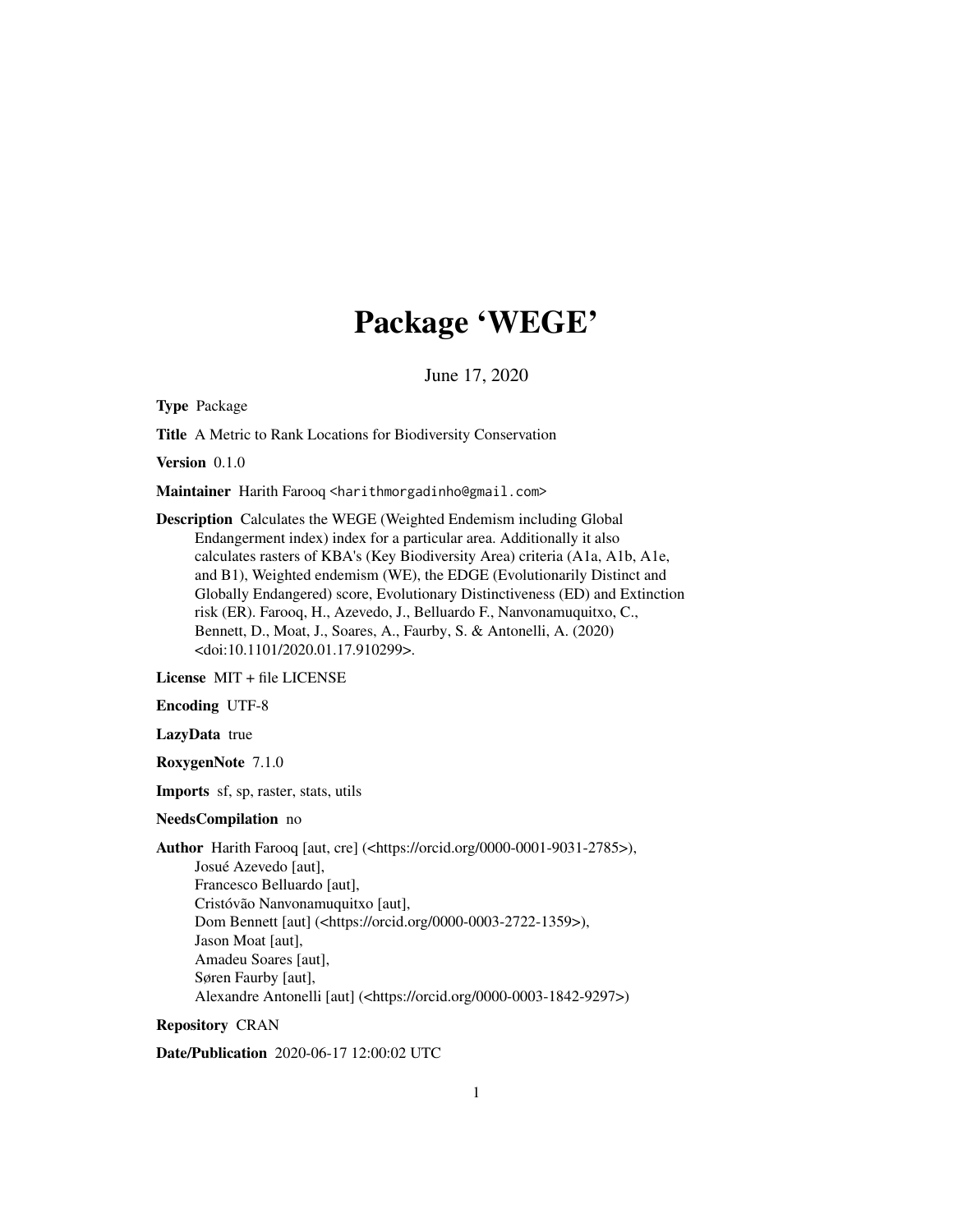## <span id="page-1-0"></span>R topics documented:

| Index |  |  |  |  |  |  |  |  |  |  |  |  |  |  |  |  |  |  |
|-------|--|--|--|--|--|--|--|--|--|--|--|--|--|--|--|--|--|--|
|       |  |  |  |  |  |  |  |  |  |  |  |  |  |  |  |  |  |  |
|       |  |  |  |  |  |  |  |  |  |  |  |  |  |  |  |  |  |  |
|       |  |  |  |  |  |  |  |  |  |  |  |  |  |  |  |  |  |  |
|       |  |  |  |  |  |  |  |  |  |  |  |  |  |  |  |  |  |  |
|       |  |  |  |  |  |  |  |  |  |  |  |  |  |  |  |  |  |  |

get\_edge *get\_edge*

#### Description

A function to get the WEGE index value for a provided polygon.

#### Usage

```
get_edge(
 target_area,
 input,
 x,
 y,
 species = "binomial",
 ed = "ED",category = "category",
 res = 1)
```
### Arguments

| target_area | Either a sp or sf object to which to calculate the WEGE index.                                                                                                                                                                                   |
|-------------|--------------------------------------------------------------------------------------------------------------------------------------------------------------------------------------------------------------------------------------------------|
| input       | Species ranges, either from a shapefile or from a georeferenced species list with<br>a column for species, two columns for coordinates and one for the IUCN cate-<br>gory.                                                                       |
| x           | name of the longitude column.                                                                                                                                                                                                                    |
|             |                                                                                                                                                                                                                                                  |
| у           | name of the latitude column.                                                                                                                                                                                                                     |
| species     | name of the species column.                                                                                                                                                                                                                      |
| ed          | name of the evolutionary distinctiveness column.                                                                                                                                                                                                 |
| category    | name of IUCN the category column. Terminology must be as follows: DD<br>for Data Deficient, LC for Least Concern, NT for Near Threatened, EN, for<br>Endangered, CR for Critically Endangered, EW for Extinct in the wild<br>and EX for Extinct. |
| res         | grid-cell size to use to calculate the range of the species in case a georeferenced<br>species list was provided.                                                                                                                                |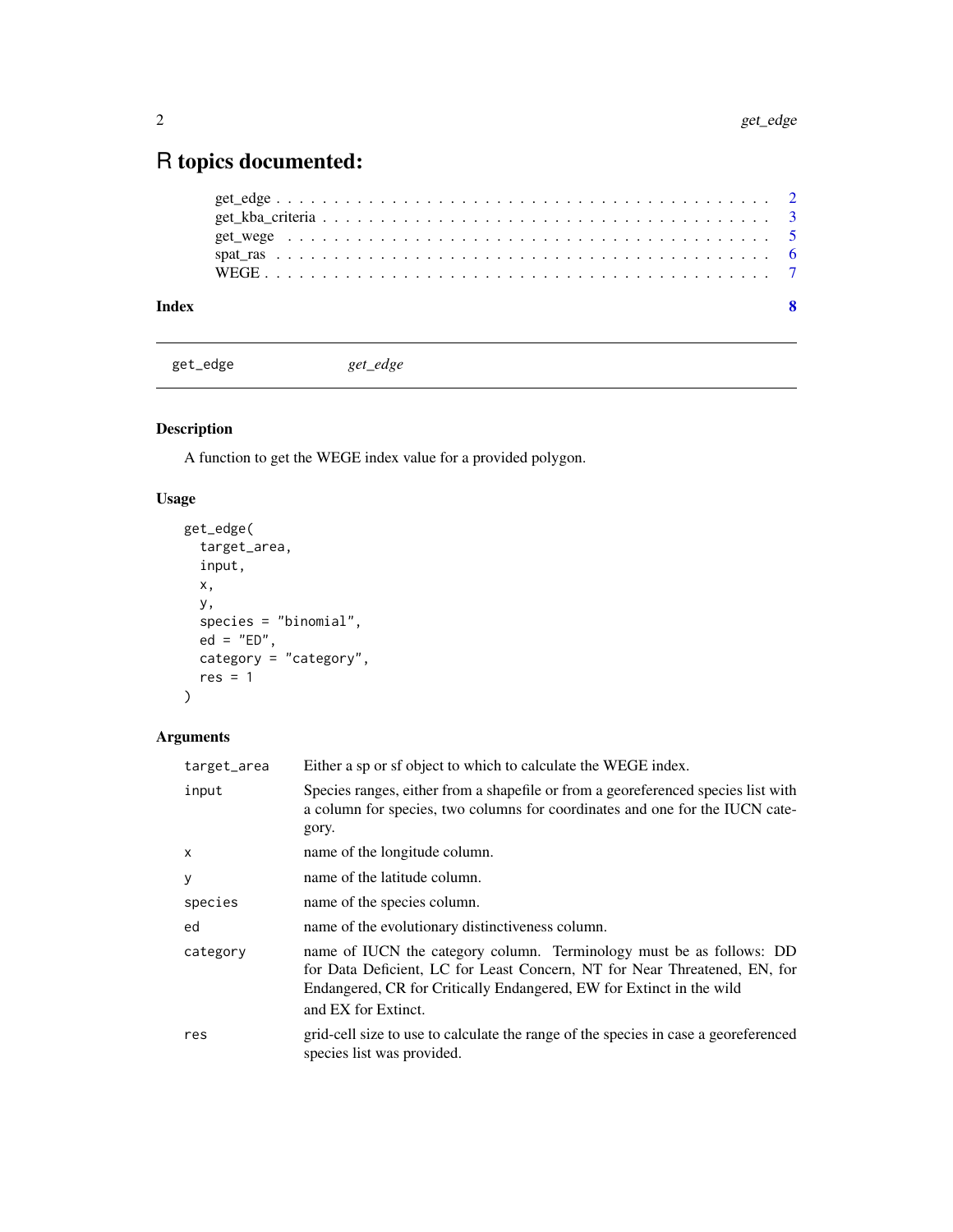<span id="page-2-0"></span>get\_kba\_criteria 3

#### Value

a value corresponding to the EDGE score of the provided target\_area

#### Examples

```
library(WEGE)
library(sp)
library(sf)
species <- letters[1:26]
range_list <- list()
for (i in seq_along(species)) {
  temp0 <- cbind(runif(3,1,50),runif(3,1,50))
  temp <- Polygon(rbind(temp0,temp0[1,]))
  range_list[[i]] <- Polygons(list(temp), ID = c(species[i]))
}
input <- st_as_sf(SpatialPolygons(range_list))
categories <- c('LC','NT','VU','EN','CR')
input$binomial <- species
input$category <- sample(size = nrow(input),x = categories, replace = TRUE)
input$ED <- runif(nrow(input),1,30)
temp0 <- cbind(runif(3,1,50),runif(3,1,50))
target_area <- Polygon(rbind(temp0,temp0[1,]))
target_area <- Polygons(list(target_area), ID = 'Target area')
target_area <- st_as_sf(SpatialPolygons(list(target_area)))
```
get\_edge(target\_area = target\_area,input = input,species = 'binomial',category = 'category')

get\_kba\_criteria *Function to get the KBA criteria*

#### Description

A function to get the WEGE index value for a provided polygon.

#### Usage

```
get_kba_criteria(
  target_area,
  input,
 x,
 y,
  species = "binomial",
 category = "category",
  res = 1)
```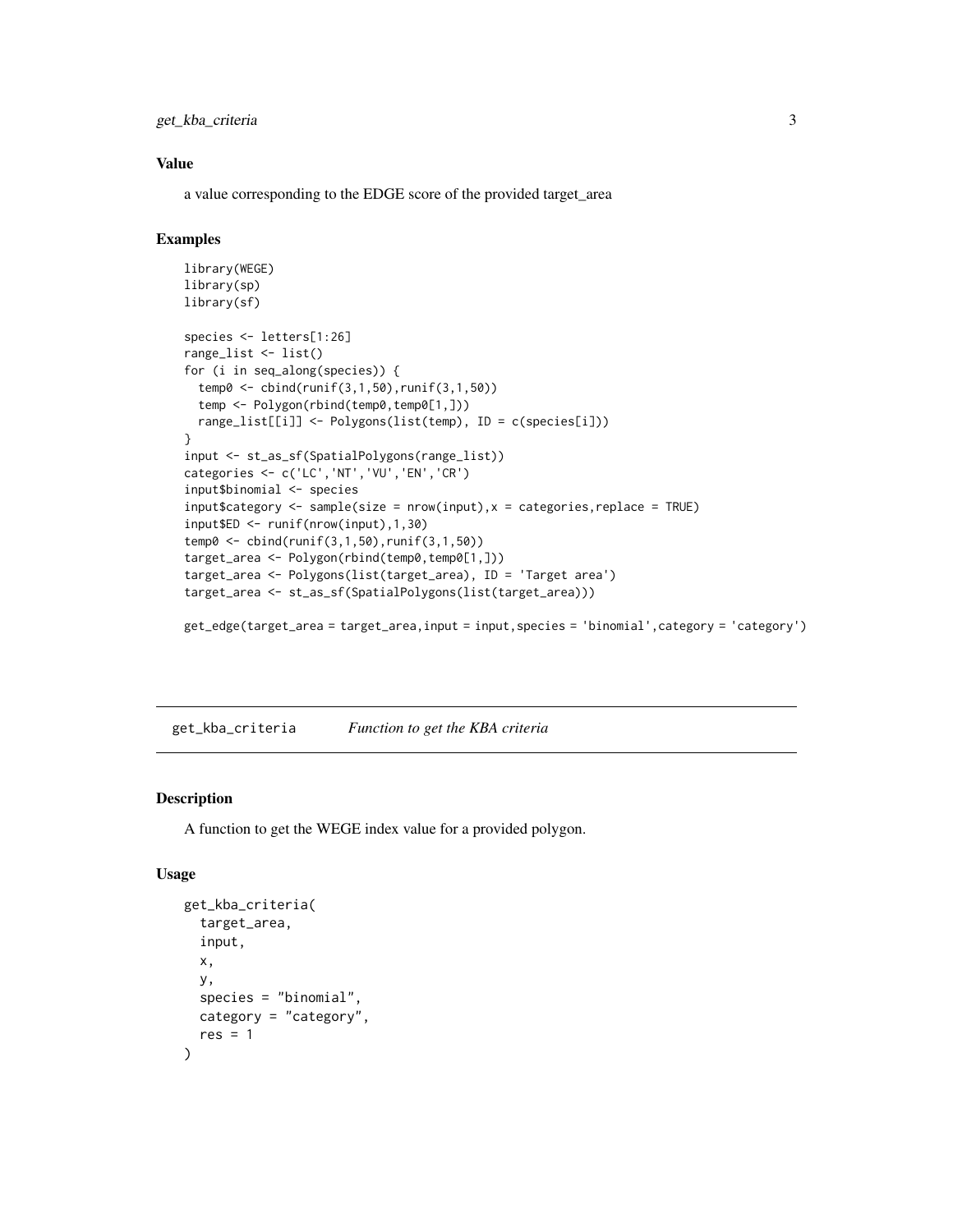#### Arguments

| target_area  | Either a sp or sf object to which to calculate the WEGE index.                                                                                                                                                                                   |
|--------------|--------------------------------------------------------------------------------------------------------------------------------------------------------------------------------------------------------------------------------------------------|
| input        | Species ranges, either from a shapefile or from a georeferenced species list with<br>a column for species, two columns for coordinates and one for the IUCN cate-<br>gory.                                                                       |
| $\mathsf{x}$ | name of the longitude column.                                                                                                                                                                                                                    |
| V            | name of the latitude column.                                                                                                                                                                                                                     |
| species      | name of the species column.                                                                                                                                                                                                                      |
| category     | name of IUCN the category column. Terminology must be as follows: DD<br>for Data Deficient, LC for Least Concern, NT for Near Threatened, EN, for<br>Endangered, CR for Critically Endangered, EW for Extinct in the wild and EX<br>for Extinct. |
| res          | grid-cell size to use to calculate the range of the species in case a georeferenced<br>species list was provided.                                                                                                                                |

#### Value

a data.frame containing all the species that trigger KBA status as well as the criteria they trigger.

#### Examples

```
library(WEGE)
library(sp)
library(sf)
species <- letters[1:26]
range_list <- list()
for (i in seq_along(species)){
  temp0 <- cbind(runif(3,1,50),runif(3,1,50))
  temp <- Polygon(rbind(temp0,temp0[1,]))
  range_list[[i]] <- Polygons(list(temp), ID = c(species[i]))
}
input <- st_as_sf(SpatialPolygons(range_list))
categories <- c('LC','NT','VU','EN','CR')
input$binomial <- species
input$category <- sample(size = nrow(input),x = categories, replace = TRUE)
temp0 <- cbind(runif(3,1,50),runif(3,1,50))
target_area <- Polygon(rbind(temp0,temp0[1,]))
target_area <- Polygons(list(target_area), ID = 'Target area')
target_area <- st_as_sf(SpatialPolygons(list(target_area)))
get_kba_criteria(target_area,input)
```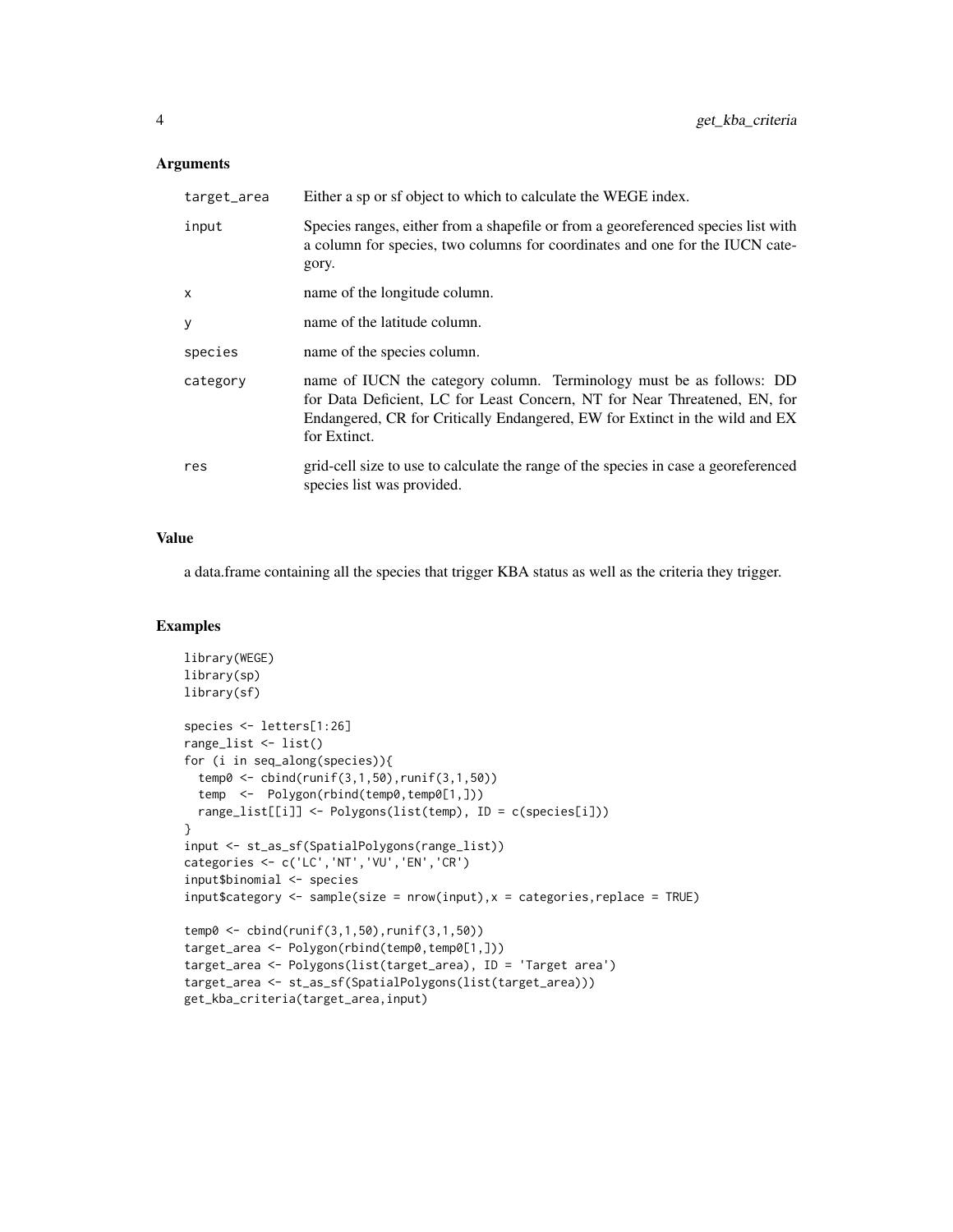<span id="page-4-0"></span>get\_wege *get\_wege*

#### Description

A function to get the WEGE index value for a provided polygon.

### Usage

```
get_wege(
  target_area,
  input,
  x,
  y,
  species = "binomial",
  category = "category",
  res = 1\mathcal{L}
```
#### Arguments

| target_area | Either a sp or sf object to which to calculate the WEGE index.                                                                                                                                                                                   |
|-------------|--------------------------------------------------------------------------------------------------------------------------------------------------------------------------------------------------------------------------------------------------|
| input       | Species ranges, either from a shapefile or from a georeferenced species list with<br>a column for species, two columns for coordinates and one for the IUCN cate-<br>gory.                                                                       |
| x           | name of the longitude column.                                                                                                                                                                                                                    |
| у           | name of the latitude column.                                                                                                                                                                                                                     |
| species     | name of the species column.                                                                                                                                                                                                                      |
| category    | name of IUCN the category column. Terminology must be as follows: DD<br>for Data Deficient, LC for Least Concern, NT for Near Threatened, EN, for<br>Endangered, CR for Critically Endangered, EW for Extinct in the wild and EX<br>for Extinct. |
| res         | grid-cell size to use to calculate the range of the species in<br>case a georeferenced species list was provided.                                                                                                                                |

#### Value

a value corresponding to the WEGE index value of the provided target\_area

#### Examples

```
library(sp)
library(sf)
library(WEGE)
```
species <- letters[1:26]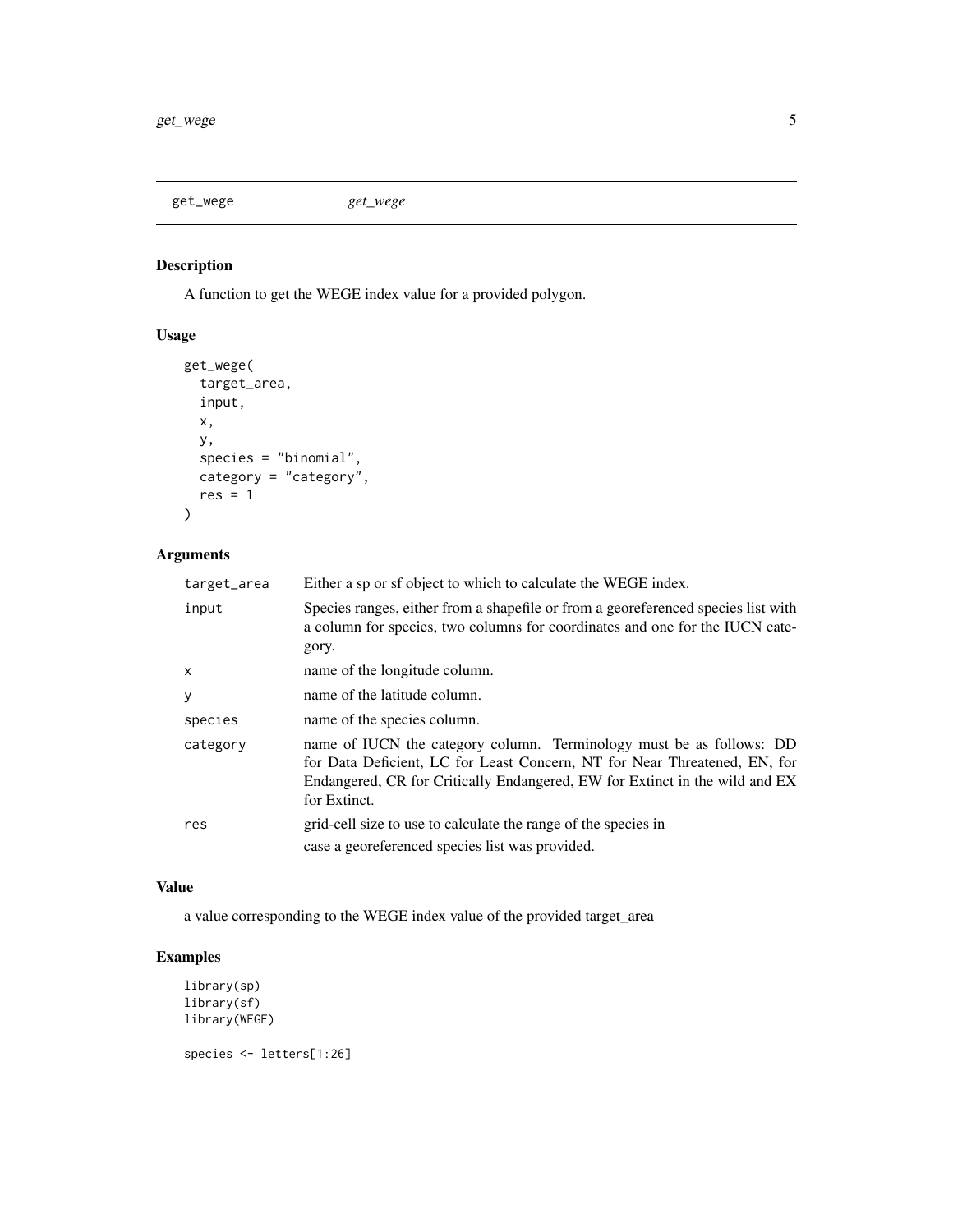```
range_list <- list()
for (i in seq_along(species)){
 temp <- Polygon(cbind(runif(4,1,50),runif(4,1,50)))
  range_list[[i]] <- Polygons(list(temp), ID = c(species[i]))}
input <- st_as_sf(SpatialPolygons(range_list))
categories <- c('LC','NT','VU','EN','CR')
input$binomial <- species
input$category <- sample(size = nrow(input),x = categories, replace = TRUE)
target_area <- Polygon(cbind(runif(4,1,50),runif(4,1,50)))
target_area <- Polygons(list(target_area), ID = 'Target area')
target_area <- st_as_sf(SpatialPolygons(list(target_area)))
get_wege(target_area,input,species = 'binomial',category = 'category')
```
spat\_ras *spat\_ras*

#### Description

A function to get the WEGE index value for a provided polygon.

#### Usage

```
spat_ras(
  target_area,
  input,
 x,
 y,
  species = "binomial",
 category = "category",
 show_progress = FALSE,
 ed,
  res = 1)
```
#### Arguments

| target_area  | Either a sp or sf object to which to calculate the WEGE index.                                                                                                                                                                                   |
|--------------|--------------------------------------------------------------------------------------------------------------------------------------------------------------------------------------------------------------------------------------------------|
| input        | Species ranges, either from a shapefile or from a georeferenced species list with<br>a column for species, two columns for coordinates and one for the IUCN cate-<br>gory.                                                                       |
| $\mathsf{x}$ | name of the longitude column.                                                                                                                                                                                                                    |
| y            | name of the latitude column.                                                                                                                                                                                                                     |
| species      | name of the species column.                                                                                                                                                                                                                      |
| category     | name of IUCN the category column. Terminology must be as follows: DD<br>for Data Deficient, LC for Least Concern, NT for Near Threatened, EN, for<br>Endangered, CR for Critically Endangered, EW for Extinct in the wild and EX<br>for Extinct. |

<span id="page-5-0"></span>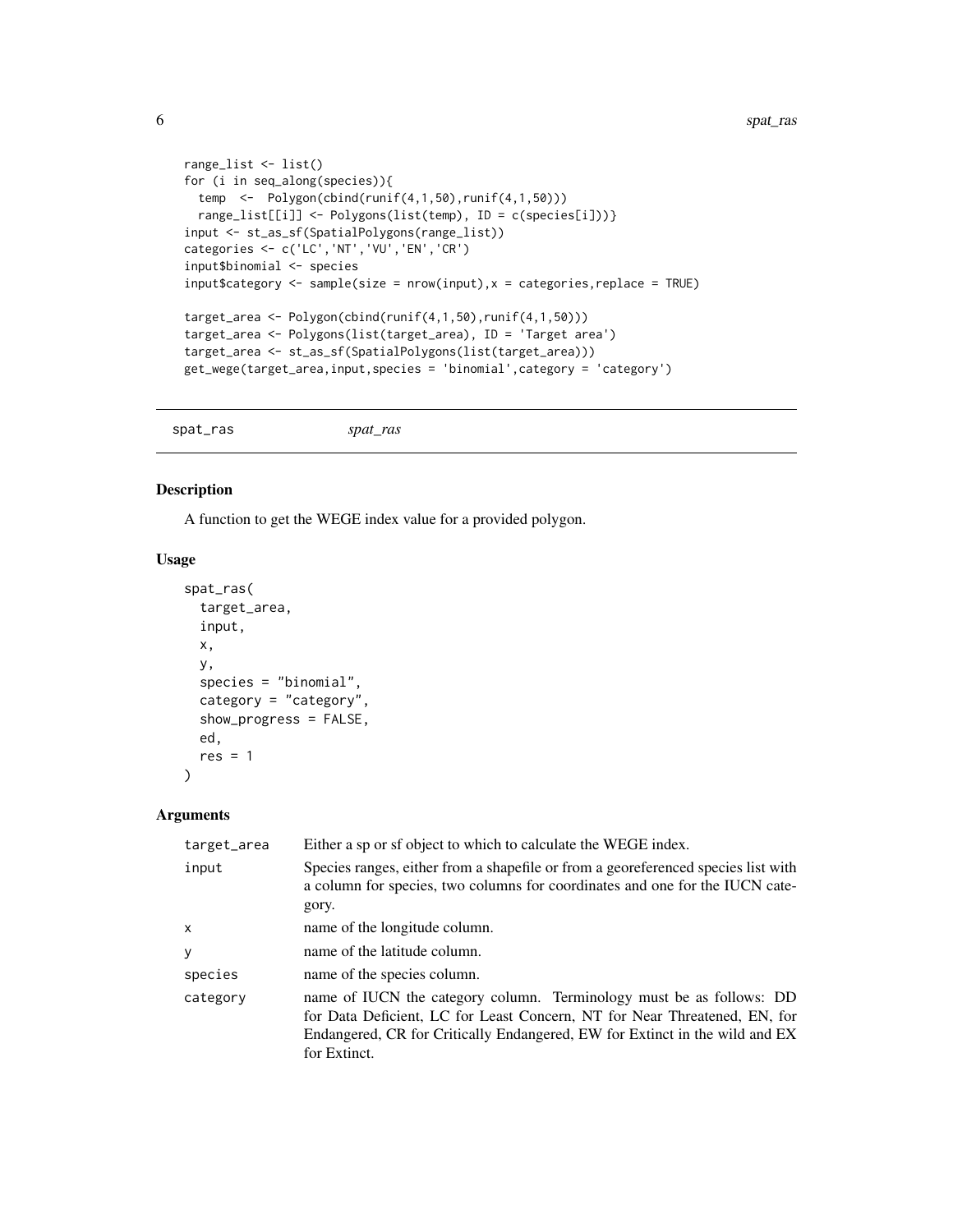#### <span id="page-6-0"></span>WEGE 7

| show_progress | Progress of the analysis by showing the number of the grid where the function<br>is calculating the different indices. |
|---------------|------------------------------------------------------------------------------------------------------------------------|
| ed            | name of the evolutionary distinctiveness column.                                                                       |
| res           | grid-cell size to use to calculate the range of the species in case a georeferenced<br>species list was provided.      |

#### Value

A RasterStack with rasters for each KBA criteria (A1a,A1b,A1e,B1) and indices calculated (GE,ED,EDGE,WEGE)

#### Examples

```
library(WEGE)
library(sp)
library(sf)
library(raster)
 species <- sample(letters, 10)
 range_list <- list()
 for (i in seq_along(species)) {
   temp0 <- cbind(runif(3,1,50),runif(3,1,50))
   temp <- Polygon(rbind(temp0,temp0[1,]))
   range_list[[i]] <- Polygons(list(temp), ID = c(species[i]))
   }
 input <- st_as_sf(SpatialPolygons(range_list))
 categories <- c('LC','NT','VU','EN','CR')
 input$binomial <- species
 input$category <- sample(size = nrow(input),x = categories, replace = TRUE)
 input$ed \le runif(runif(10,1,50))
 temp0 <- cbind(runif(3,1,50),runif(3,1,50))
 target_area <- Polygon(rbind(temp0,temp0[1,]))
 target_area <- Polygons(list(target_area), ID = 'Target area')
 target_area <- st_as_sf(SpatialPolygons(list(target_area)))
 spat_ras(target_area,input,species = 'binomial',ed='ed', res = 1)
```
WEGE *WEGE: A new metric for ranking locations for biodiversity conservation*

#### Description

WEGE is an R package that allows the user to calculate the WEGE index for a particular area. Additionally it also calculates rasters of KBA criteria (A1a, A1b, A1e, and B1) Weighted endemism, the EDGE score, Evolutionary Distinctiveness and Extinction risk.